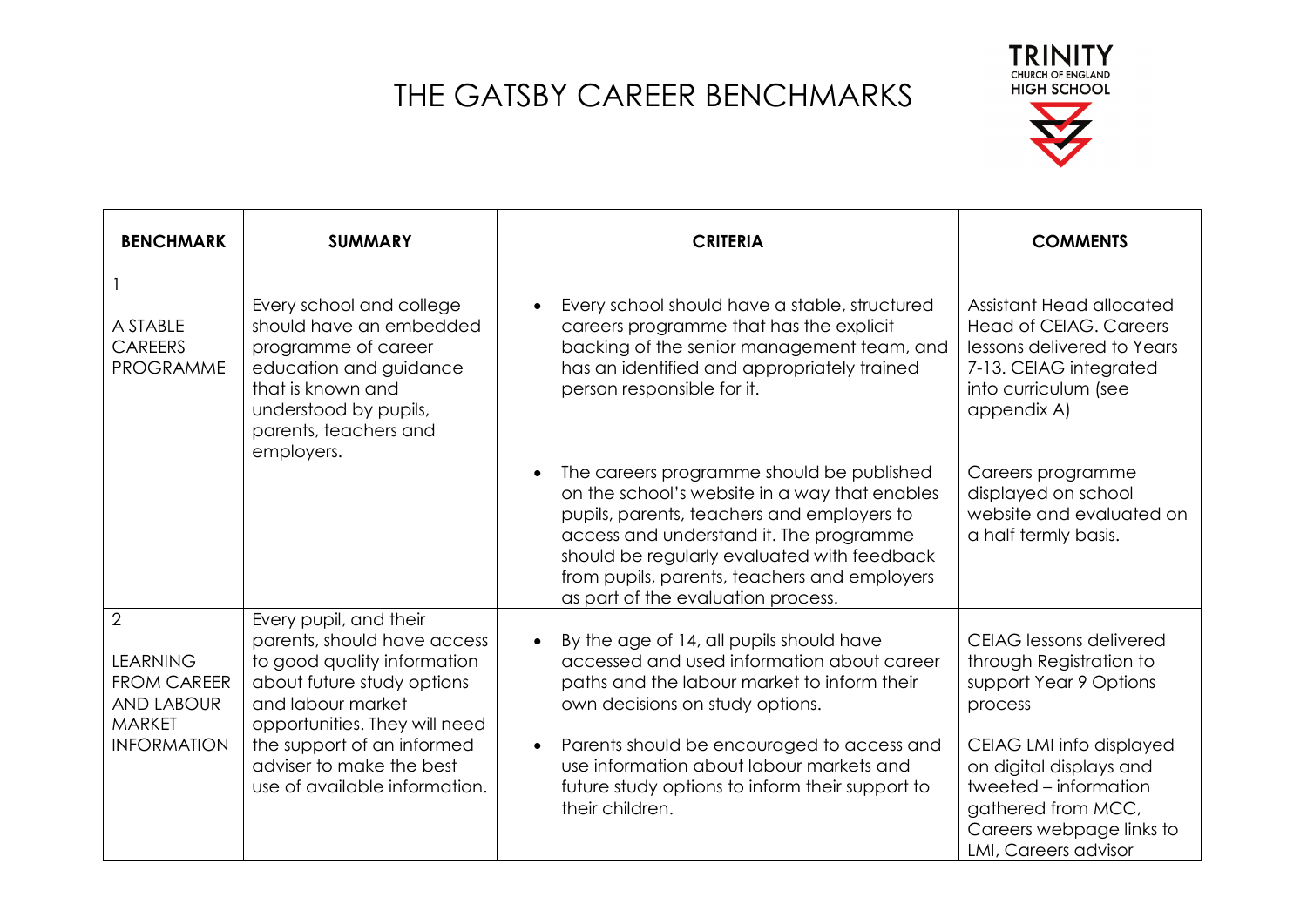



|                                                                                             |                                                                                                                                                                                                      |                                                                                                                                                                                                                                                                                                              | available to all students<br>and liaises with parents.                                                                |
|---------------------------------------------------------------------------------------------|------------------------------------------------------------------------------------------------------------------------------------------------------------------------------------------------------|--------------------------------------------------------------------------------------------------------------------------------------------------------------------------------------------------------------------------------------------------------------------------------------------------------------|-----------------------------------------------------------------------------------------------------------------------|
| 3<br><b>ADDRESSING</b><br>THE NEEDS OF<br><b>EACH PUPIL</b>                                 | Pupils have different career<br>guidance needs at different<br>stages. Opportunities for<br>advice and support need to<br>be tailored to the needs of<br>each pupil. A school's                      | A school's careers programme should actively<br>$\bullet$<br>seek to challenge stereotypical thinking and<br>raise aspirations.                                                                                                                                                                              | CEIAG curriculum and<br>opportunities provided aim<br>to challenge stereotypical<br>thinking and raise<br>aspirations |
|                                                                                             | careers programme should<br>embed equality and<br>diversity considerations<br>throughout.                                                                                                            | Schools should keep systematic records of the<br>$\bullet$<br>individual advice given to each pupil, and<br>subsequent agreed decisions. All pupils should<br>have access to these records to support their<br>career development.                                                                           | Kept by Careers Advisor<br>and available to all<br>students/parents upon<br>request.                                  |
|                                                                                             |                                                                                                                                                                                                      | Schools should collect and maintain accurate<br>$\bullet$<br>data for each pupil on their education,<br>training or employment destinations for at least<br>three years after they leave the school.                                                                                                         | Maintained through CCIS.                                                                                              |
| 4<br><b>LINKING</b><br><b>CURRICULUM</b><br><b>LEARNING TO</b><br><b>CAREERS</b>            | All teachers should link<br>curriculum learning with<br>careers. For example, STEM<br>subject teachers should<br>highlight the relevance of<br>STEM subjects for a wide<br>range of career pathways. | By the age of 14, every pupil should have had<br>$\bullet$<br>the opportunity to learn how the different STEM<br>subjects help people to gain entry to, and be<br>more effective workers within, a wide range of<br>careers.                                                                                 | See Appendix A                                                                                                        |
| 5<br><b>ENCOUNTERS</b><br><b>WITH</b><br><b>EMPLOYERS</b><br><b>AND</b><br><b>EMPLOYEES</b> | Every pupil should have<br>multiple opportunities to<br>learn from employers about<br>work, employment and the<br>skills that are valued in the<br>workplace. This can be                            | Every year, from the age of 11, pupils should<br>$\bullet$<br>participate in at least one meaningful<br>encounter* with an employer. * A 'meaningful<br>encounter' is one in which the student has an<br>opportunity to learn about what work is like or<br>what it takes to be successful in the workplace. | Work Experience at Year<br>10. Opportunities through<br>curriculum.                                                   |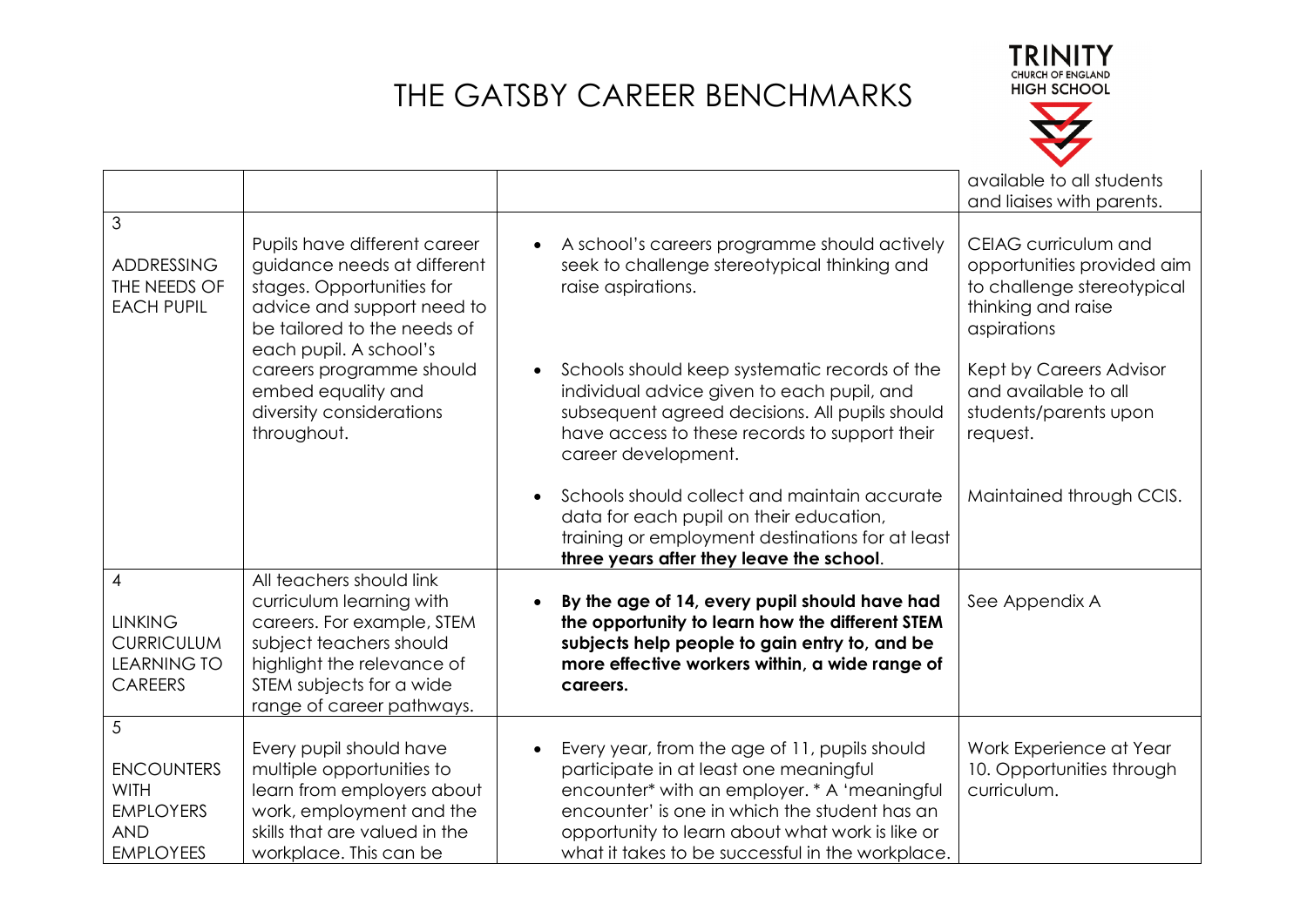

|                                                                                 | through a range of<br>enrichment opportunities<br>including visiting speakers,<br>mentoring and enterprise<br>schemes.                                                                                                                            | Every year, from the age of 11, pupils should<br>participate in at least one meaningful<br>encounter* with an employer. * A 'meaningful<br>encounter' is one in which the student has an<br>opportunity to learn about what work is like or<br>what it takes to be successful in the workplace.                                                                                                                                                                                                                                                                                                                             |                                                                                                                                                                                                                                                                                                                                           |
|---------------------------------------------------------------------------------|---------------------------------------------------------------------------------------------------------------------------------------------------------------------------------------------------------------------------------------------------|-----------------------------------------------------------------------------------------------------------------------------------------------------------------------------------------------------------------------------------------------------------------------------------------------------------------------------------------------------------------------------------------------------------------------------------------------------------------------------------------------------------------------------------------------------------------------------------------------------------------------------|-------------------------------------------------------------------------------------------------------------------------------------------------------------------------------------------------------------------------------------------------------------------------------------------------------------------------------------------|
| 6<br><b>EXPERIENCE</b><br>OF<br><b>WORKPLACES</b>                               | Every pupil should have first-<br>hand experiences of the<br>workplace through work<br>visits, work shadowing<br>and/or work experience to<br>help their exploration of                                                                           | By the age of 16, every pupil should have had<br>$\bullet$<br>at least one experience of a workplace,<br>additional to any part-time jobs they may<br>have.                                                                                                                                                                                                                                                                                                                                                                                                                                                                 | Work experience<br>completed in Year 10 for 1<br>week.                                                                                                                                                                                                                                                                                    |
|                                                                                 | career opportunities, and<br>expand their networks.                                                                                                                                                                                               | By the age of 18, every pupil should have had<br>one further such experience, additional to any<br>part-time jobs they may have.                                                                                                                                                                                                                                                                                                                                                                                                                                                                                            | Volunteer opportunities<br>during enrichment time.                                                                                                                                                                                                                                                                                        |
| 7<br><b>ENCOUNTERS</b><br>WITH FURTHER<br><b>AND HIGHER</b><br><b>EDUCATION</b> | All pupils should understand<br>the full range of learning<br>opportunities that are<br>available to them. This<br>includes both academic<br>and vocational routes and<br>learning in schools, colleges,<br>universities and in the<br>workplace. | By the age of 16, every pupil should have had<br>a meaningful encounter* with providers of the<br>full range of learning opportunities, including<br>sixth forms, colleges, universities and<br>apprenticeship providers. This should include<br>the opportunity to meet both staff and pupils.<br>By the age of 18, all pupils who are considering<br>$\bullet$<br>applying for university should have had at least<br>two visits to universities to meet staff and<br>pupils. * A 'meaningful encounter' is one in<br>which the student has an opportunity to<br>explore what it is like to learn in that<br>environment. | Sixth forms, colleges,<br>universities and<br>apprenticeship providers<br>talks/opportunities<br>identified and provided to<br>students throughout year<br>(See Appendix A)<br>All Year 12 students<br>complete two university<br>visits during Activities week.<br>Further visits to universities<br>throughout year (see<br>Appendix A) |
|                                                                                 |                                                                                                                                                                                                                                                   |                                                                                                                                                                                                                                                                                                                                                                                                                                                                                                                                                                                                                             |                                                                                                                                                                                                                                                                                                                                           |